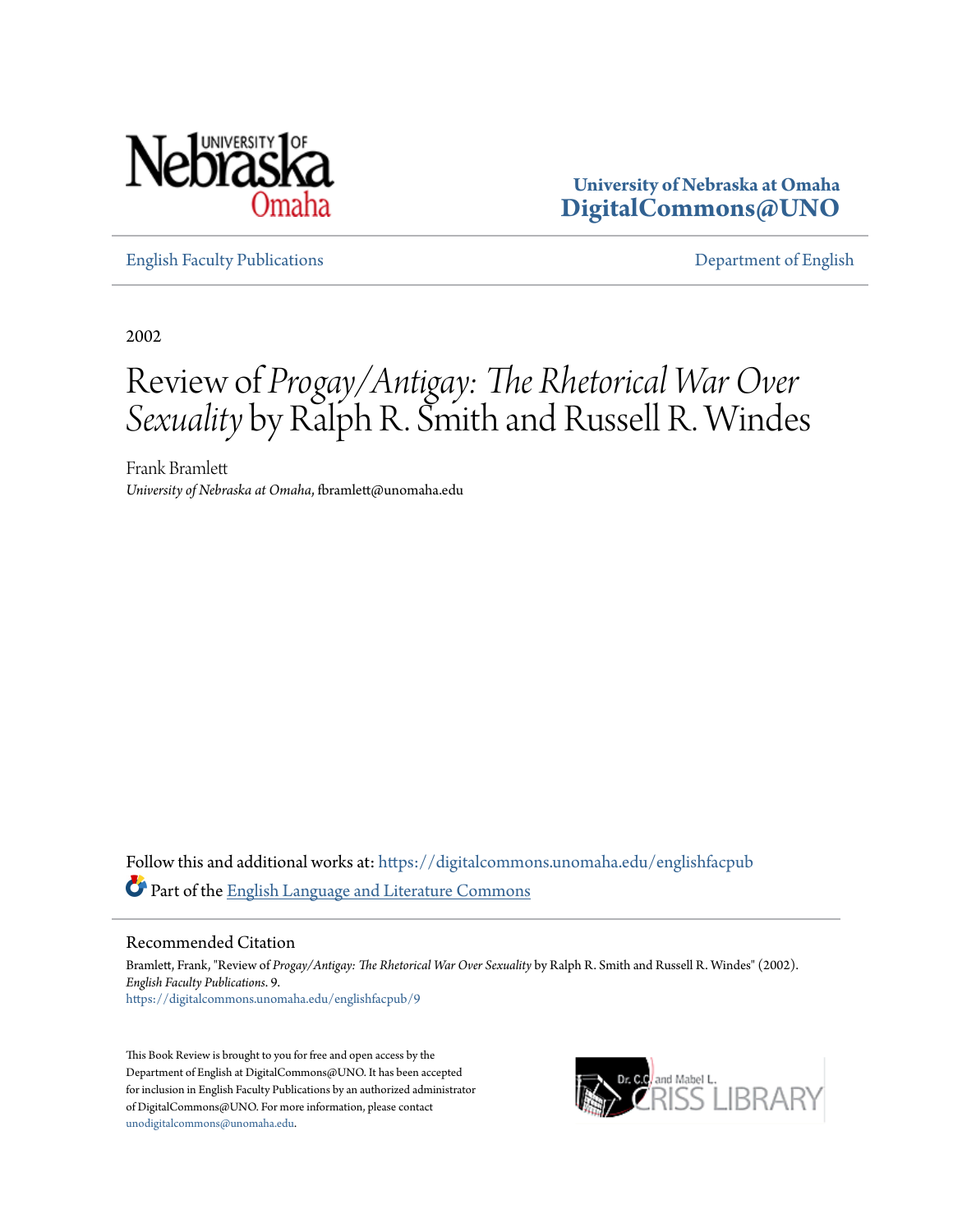## **RALPH R. SMITH AND RUSSELL R. WINDES,** *Progay/Antigay: The Rhetorical War Over Sexuality***. Thousand Oaks, CA: Sage, 2000. vii–xxiv+202 pp. \$79.95, ISBN 0–7619–1646–6 (hbk). \$35.95, ISBN 0–7619–1647–4 (pbk)**

When I was asked to review *Progay/Antigay*, I actually felt both trepidation and excitement for two reasons. First, I have a personal interest in the subject matter because I am a gay man who considers himself moderately active in both politics and the gay community. Second, I live in Nebraska, a state whose voters recently banned legal recognition of same-sex relationships, whether they be called 'marriage' or 'domestic partnership' or 'civil union.' For these reasons, I felt that the text could potentially elucidate the bitter struggle that we in the Midwest had just been through.

Smith and Windes admit in their introduction that they are progay advocates. They further claim to present a balanced investigation of the issues. They succeed admirably. This book is not a treatise on which political stance we should adopt; instead, it is an honest, hard-hitting look at the development of the progay/antigay war over sexuality in the United States.

The book begins with what Smith and Windes call 'issue culture' – the notion that discrete political bodies congeal around issues that they wish to influence in some way. The issue here Smith and Windes call variant sexuality, and Chapter 1 examines the emergence of this variant sexuality issue culture in the US. In fact, Smith and Windes remark on the growing amount of discourse about the arguments: 'To paraphrase a cliché, the love which dared not defend its name has evolved through confrontation into an identity about which our society is irrepressibly loquacious' (p. 5). Smith and Windes articulate the thesis of their text: the progay/antigay sexuality war is ongoing and cyclic – each group depends, in part, on the discourse produced by the other group in order to establish and solidify their own argument, attack, evidence and defense.

Subsequent chapters extend the concepts raised in the Introduction and Chapter 1. Chapter 2 examines three perspectives on communication: (i) language, (ii) collective action and (iii) processes of interactional adjustment within an issue culture (p. 35). Smith and Windes explore rhetorical appeals in Chapter 3; ultimately, they claim that a limited number of appeals recurs in different combinations in most of the struggles over issues. One important concept in the book is the notion of 'interpretive packages'; knowledge and appeals and truth statements get bundled together and presented to the public in a variety of ways which necessarily attempt to persuade audiences to adopt the 'correct' stance, i.e. either antigay or progay. This chapter is an excellent synthesis of various discourses in both camps.

Chapter 4 gets at the heart of Smith and Windes' thesis – it discusses the 'influence of adversarial symbolic action on identity and strategy within interpretive packages' (p. 56). In addition to treating disagreement within both the progay and antigay camps, Smith and Windes provide a case study of same-sex marriages, which delves into the way in which interpretive packages play off each other. In the final chapter of the book, Smith and Windes soundly chastise both groups. In particular, they claim that one of the biggest problems in the war over sexuality is that both progay and antigay advocates have stopped listening to each other. Even though each camp co-opts and manipulates the other's discursive production for their own use, they do so not for true communication and resolution of the disagreement but for singular victory and annihilation of the opposition.